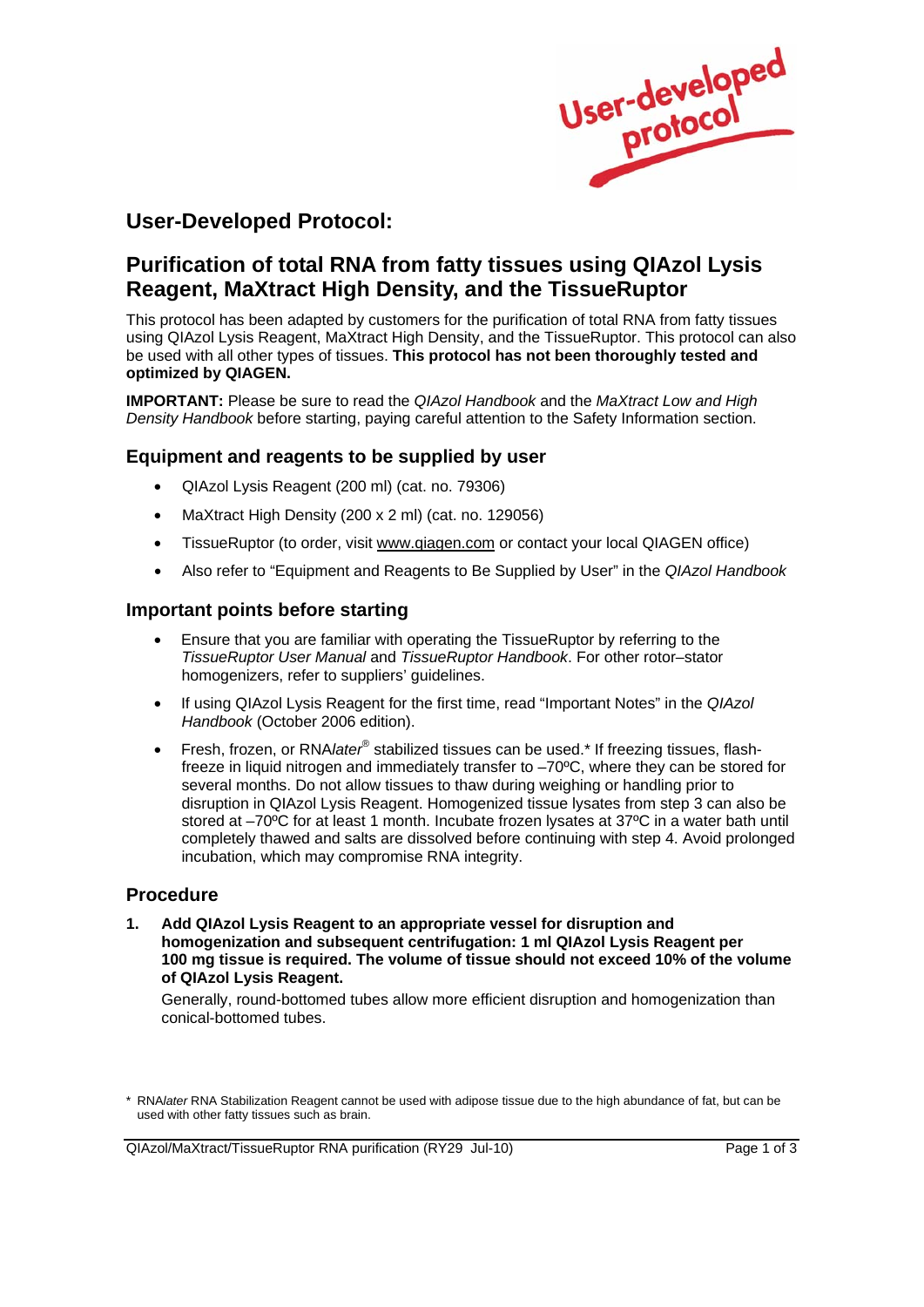

 **2. Excise the tissue sample from the animal or remove it from storage. Determine the amount of tissue and place it into the QIAzol Lysis Reagent. Proceed immediately to step 3.** 

Weighing tissue is the most accurate way to determine the amount.

 If the tissue sample was stored in RNA*later* RNA Stabilization Reagent, remove it from the reagent using forceps and be sure to remove any crystals that may have formed.

 RNA in harvested tissues is not protected until the tissues are treated with RNA*later* RNA Stabilization Reagent, flash-frozen, or disrupted and homogenized in step 3. Frozen tissues should not be allowed to thaw during handling. The relevant procedures should be carried out as quickly as possible.

**3. Place the tip of the TissueRuptor disposable probe into the QIAzol Lysis Reagent, and operate the TissueRuptor at full speed until the tissue lysate is uniformly homogeneous (usually 20–40 s).** 

**Note**: To avoid damage to the TissueRuptor and disposable probe during operation, make sure the tip of the probe remains submerged in the QIAzol Lysis Reagent.

**Note**: Incomplete homogenization leads to significantly reduced RNA yields. Homogenization with the TissueRuptor or TissueLyser generally results in higher RNA yields than with other methods.

 Foaming may occur during homogenization, especially of brain tissue. If this occurs, let the homogenate stand at room temperature for 2–3 min until the foam subsides before continuing with the procedure.

**Optional**: For samples containing a relatively high content of fat, proteins, polysaccharides, or extracellular material, centrifuge the homogenate at 12,000 x *g* for 10 min at 4ºC to remove insoluble material. Carefully transfer the supernatant to a new tube, and proceed to step 4.

**4. Place the tube containing the homogenate on the benchtop at room temperature (15–25ºC) for 5 min.** 

This step promotes dissociation of nucleoprotein complexes.

**5. Centrifuge a 2 ml tube of MaXtract High Density at 12,000–16,000 x** *g* **for 20–30 s. Transfer the homogenate to the MaXtract tube.** 

**Note**: If the homogenate was derived from RNA*later* stabilized tissue, add 50–100 µl RNasefree water to the MaXtract tube as well.

**6. To the MaXtract tube, add 0.2 ml chloroform per 1 ml QIAzol Lysis Reagent pipetted in step 1. Securely cap the tube, and shake it vigorously for 15 s. Do not vortex.** 

Thorough mixing is important for subsequent phase separation.

- **7. Place the MaXtract tube on the benchtop at room temperature for 2–3 min.**
- **8. Centrifuge at 12,000 x** *g* **for 15 min at 4ºC.**

 After centrifugation, the sample separates into 3 phases: an upper, colorless, aqueous phase containing RNA; a white interphase (MaXtract High Density gel); and a lower, red, organic phase. For tissues with an especially high fat content, an additional clear phase may be visible below the red, organic phase. The volume of the aqueous phase is approximately 60% of the volume of the QIAzol Lysis Reagent pipetted in step 1.

**9. Transfer the upper, aqueous phase to a new tube. Add 0.5 ml isopropanol per 1 ml QIAzol Lysis Reagent pipetted in step 1. Mix thoroughly by vortexing.**